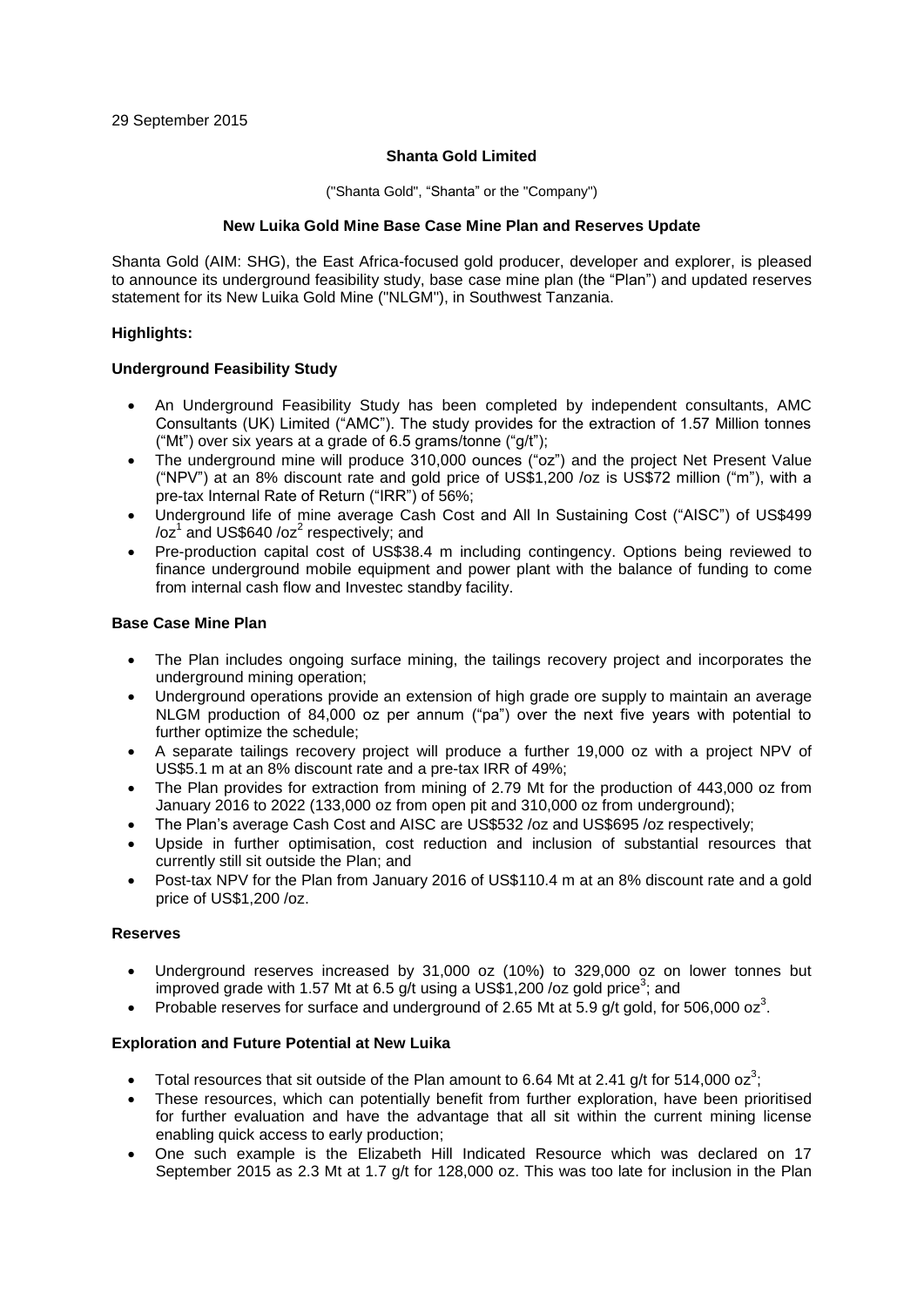and only 5,000 oz of this resource has been included thus far. The full resource will be evaluated and included in a subsequent update of the mine plan;

- The Plan currently has un-utilised mill capacity of 362,000 tonnes over the first 5 years that ongoing resource exploration and optimisation work can fill thus adding to near term project value;
- Additional resources brought into the mine plan will provide the opportunity to further extend the life of the high grade underground resources, push out capital expenditure, extend the life of the operation and further improve the NPV; and
- The high grade underground deposits are open at depth and carry significant inferred resources that will be further explored.

<sup>1</sup>Cash Cost - Back of mine operating and administrative costs excluding royalty<br><sup>2</sup>AISC - Cash cost plus royalty, stay in business capital expenditure, interest and G & A<br><sup>3</sup>Using a US\$1,200 /oz gold price and cut-off gra

A presentation accompanying this announcement is available on Shanta's website: [www.shantagold.com](http://www.shantagold.com/)

## **Toby Bradbury, Chief Executive Officer, commented:**

*"We are pleased to announce the base case mine plan which gives clarity on the production profile at our flagship operation, the New Luika Gold Mine, from January 2016 to late 2022.* 

*"The mine plan clearly demonstrates a significant upward revision of the reserve figures and the positive economics of the underground feasibility study it includes. The economics of the updated mine plan remain robust despite the recent gold price environment and demonstrate the quality of the geological endowment at New Luika. We are confident that subsequent upgrades will be provided through an active review of costs and the substantial resources that remain outside this mine plan.*

*"We will continue to explore on-mine and surrounding mineralisation, and bring indicated and inferred resources into future mine plan reserves. I would like to thank the entire team that has worked so hard to deliver this result, our investors and our host communities for their continued support.*

*"In the meanwhile, we confirm again our progress towards achieving our 2015 annual production and cost guidance."*

## **New Luika Underground Mine - Feasibility Study**

In January 2015, a drilling program was initiated to better define the resources on which an underground mining operation would rely. Following the drilling and an updated resource statement, AMC was engaged by Shanta to undertake a feasibility study ("FS") for the New Luika Underground Mine ("NLUM" or the "Project") below the existing open-pit operations at the NLGM. NLGM consists of two main deposits: Bauhinia Creek ("BC") and Luika.

NLGM's life-of-mine plan has the following key metrics for the underground mine:

| <b>Underground Project Summary</b>          |                                   |
|---------------------------------------------|-----------------------------------|
| Underground reserve                         | 1.57 Mt at 6.5 g/t for 329,000 oz |
| Projected mine life                         | Six years                         |
| NPV at 8%                                   | US\$72 m                          |
| Project IRR (pre-tax)                       | 56%                               |
| Pre-production capital expenditure          | US\$38.4 m                        |
| Total capital expenditure over project life | US\$61.2 m                        |
| Payback period                              | Three years                       |
| Life of Mine Cash Cost                      | US\$499 /oz                       |
| Life of Mine AISC                           | US\$640 /oz                       |

| <b>Key assumptions:</b> |               |
|-------------------------|---------------|
| Gold price              | US\$1,200 /oz |
| Processing recovery     | 90%           |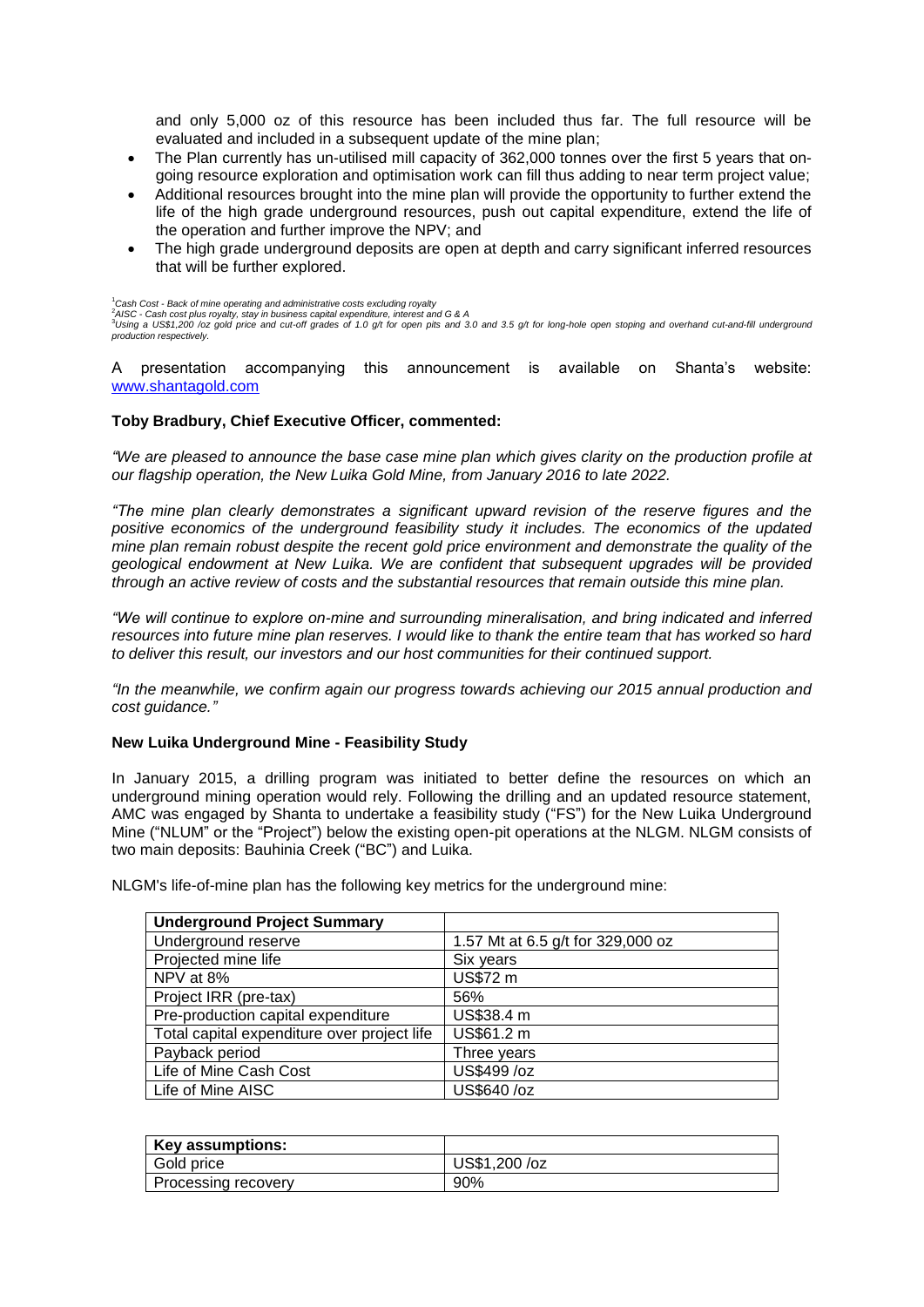| Mill throughput capacity | 600,000 tonnes pa  |
|--------------------------|--------------------|
| Diesel price             | US\$0.91 per litre |
| HFO price                | US\$0.72 per litre |

The planned underground mining operation is low tonnage, with access from a portal in the BC Pit with minimal footwall ramp development. Mining methods will be Long-Hole Open-Stoping with backfill. A development drive across to Luika will provide access to a similar footwall ramp development for mining by Cut-and-Fill. Final depth of mining based on current reserves is planned to 330 metres and 315 metres for BC and Luika respectively.

Key milestones for the Project are the commencement of portal development in Q2 2016 with underground production scheduled from Q2 2017. The design of the open pit has provided for the portal and ventilation rise locations and these are being incorporated into the current open pit mining operations.

The US\$38.4 m in pre-production expenditure is comprised of US\$8.2 m for surface and underground fixed infrastructure, US\$14.5 m for mobile equipment, US\$8.2 m for lateral and vertical development and US\$7.5 m for the power plant upgrade. The underground mining equipment includes a 5% contingency within an overall contingency for all capital purchased items of 8%.

Cut-off grades were calculated to be 3.0 g/t and 3.5 g/t for BC and Luika respectively. The higher cutoff grade applies to Luika because the selected mining method has a higher cost per ton. Mining method selection was based on achieving maximum recovery with minimum dilution with particular consideration given to orebody geometry and geotechnical constraints. At BC the method of long hole open stoping with cemented rock fill will ensure high productivity at relatively low cost. At Luika the method of cut and fill with flat-backing will ensure higher selectivity and smaller spans in what are expected to be more adverse ground conditions compared to BC.

The senior underground mining engineer to take this Project through development and into production is already employed and has been working closely with the Project team on the FS since April this year. Individuals for key roles in the underground team have also been identified.

# **Base Case Mine Plan**

The strategy for NLGM is to maximise value and mine life from the existing assets within the mining license.

The future for BC and Luika is increasingly underground focused. From 2017, NLGM will be a blend of underground mining of high grade ores and smaller scale surface mining of lower grade resources. The Plan provides for mining extraction of 2.79 Mt for the production of 443,000 oz from January 2016 to 2022 with 133,000 oz (30%) from open pit and 310,000 oz (70%) from underground.

A separate tailings recovery project produces a further 19,000 oz with a project NPV of US\$5.1 m (at an 8% discount rate) and a pre-tax IRR of 49%.

A summary of the key metrics of the NLGM Plan is provided below. The key assumptions are as detailed above.

| <b>Base Case Mine Plan Summary</b>          |                                   |
|---------------------------------------------|-----------------------------------|
| Open pit and underground reserve            | 2.65 Mt at 5.9 g/t for 506,000 oz |
| Projected mine life                         | Six years                         |
| NPV (post-tax) at 8%                        | US\$110.4 m from 1 January 2016   |
| Total capital expenditure over project life | US\$77.6 m from 1 January 2016    |
| Payback period                              | Three years                       |
| Life of Mine Cash Cost                      | US\$535 /oz                       |
| Life of Mine AISC                           | US\$695 /oz                       |

There remains considerable scope to optimise the mine plan through further review of operating parameters as well as through the definition of additional resources.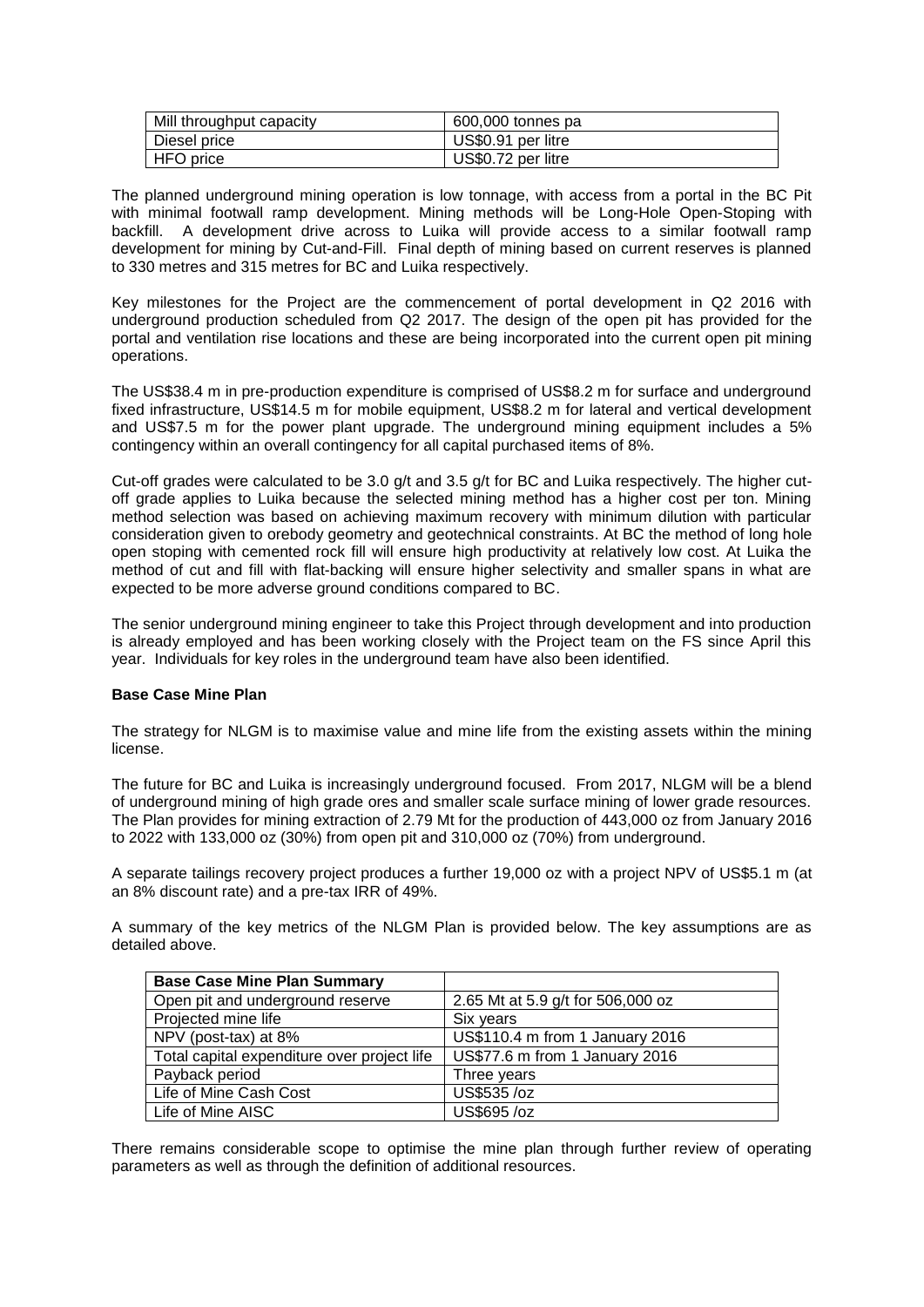NPV Discount Rate Sensitivity

| Gold price    | Discount rates  |       |       |  |  |  |  |  |
|---------------|-----------------|-------|-------|--|--|--|--|--|
|               | 8%<br>5%<br>10% |       |       |  |  |  |  |  |
| US\$1,100 /oz | 87.3            | 76.1  | 69.6  |  |  |  |  |  |
| US\$1,200 /oz | 124.8           | 110.4 | 102.0 |  |  |  |  |  |
| US\$1,300 /oz | 162.4           | 144.8 | 134.5 |  |  |  |  |  |

These are post-tax NPVs. It is anticipated that Shanta's first corporate tax will become payable in 2020.

Based on reserves at the time of completing the Plan, un-utilised mill capacity exists in four of the next five years representing 362,000 tonnes of spare throughput. There remains substantial scope to improve the Plan as new reserves are brought to account. The process to deliver this is covered below under *Exploration and Future Potential at New Luika*. It is anticipated that full mill capacity will be utilised and subsequent Mine Plan updates will progressively reflect this.

Production for the next five years averages 84,000 oz pa. Included in the production figures is the processing of mineralised material from underground development which is below the economic definition for underground reserves but is comparable to the lower grade ores from surface operations.

| <b>PRODUCTION</b>     |        | 2016           | 2017      | 2018    | 2019           | 2020           | 2021           | 2022           | <b>Total</b>   |
|-----------------------|--------|----------------|-----------|---------|----------------|----------------|----------------|----------------|----------------|
|                       |        |                |           |         |                |                |                |                |                |
| Open Pit              |        |                |           |         |                |                |                |                |                |
| <b>Material Mined</b> | tonnes | 5,229,643      | 1,828,397 | 251,617 | $\blacksquare$ | $\frac{1}{2}$  | $\blacksquare$ |                | 7,309,658      |
| Ore Mined             | tonnes | 559,088        | 326,719   | 71,877  | $\blacksquare$ | $\blacksquare$ | $\blacksquare$ |                | 957,685        |
| Strip Ratio           |        | 8              | 5         | 3       | $\blacksquare$ | $\blacksquare$ | $\blacksquare$ | $\blacksquare$ | $\overline{7}$ |
| Grade                 | q/t    | 5.35           | 4.38      | 2.30    | $\sim$         | $\blacksquare$ | $\blacksquare$ |                | 4.79           |
| <b>Contained Gold</b> | koz    | 96             | 46        | 5       | $\blacksquare$ | $\blacksquare$ | $\blacksquare$ | $\blacksquare$ | 148            |
|                       |        |                |           |         |                |                |                |                |                |
| <b>Underground</b>    |        |                |           |         |                |                |                |                |                |
| <b>Material Mined</b> | tonnes | 227,309        | 454,676   | 621,738 | 796,402        | 540,606        | 85,992         | 56,077         | 2,782,800      |
| Ore Mined             | tonnes | 41,684         | 271,737   | 396,755 | 538,273        | 449,861        | 81,586         | 53,273         | 1,833,168      |
| Grade                 | g/t    | 5.45           | 4.62      | 5.54    | 6.21           | 5.49           | 8.64           | 9.68           | 5.84           |
| <b>Contained Gold</b> | koz    | $\overline{7}$ | 40        | 71      | 107            | 79             | 23             | 17             | 344            |
|                       |        |                |           |         |                |                |                |                |                |
| Reserve Ore<br>Mined  | tonnes | 28,433         | 153,901   | 306,528 | 514,194        | 432,810        | 81,586         | 53,273         | 1,570,725      |
| <b>Reserve Grade</b>  | q/t    | 7.12           | 8.06      | 7.93    | 7.41           | 6.70           | 11.97          | 14.37          | 7.72           |
| Mineralised<br>Waste  | tonnes | 13,251         | 117,836   | 90,228  | 24,079         | 17,051         |                |                | 262445         |
| Mineralised<br>Grade  | q/t    | 1.86           | 1.86      | 1.86    | 1.77           | 1.77           |                |                | 1.85           |
|                       |        |                |           |         |                |                |                |                |                |
| <b>Total</b>          |        |                |           |         |                |                |                |                |                |
| Ore Mined             | tonnes | 600,772        | 598,456   | 468,633 | 538,273        | 449,861        | 81,586         | 53,273         | 2,790,853      |
| Grade                 | q/t    | 5.36           | 4.49      | 5.04    | 6.21           | 5.49           | 8.64           | 9.68           | 5.48           |
| <b>Contained Gold</b> | koz    | 104            | 86        | 76      | 107            | 79             | 23             | 17             | 492            |
|                       |        |                |           |         |                |                |                |                |                |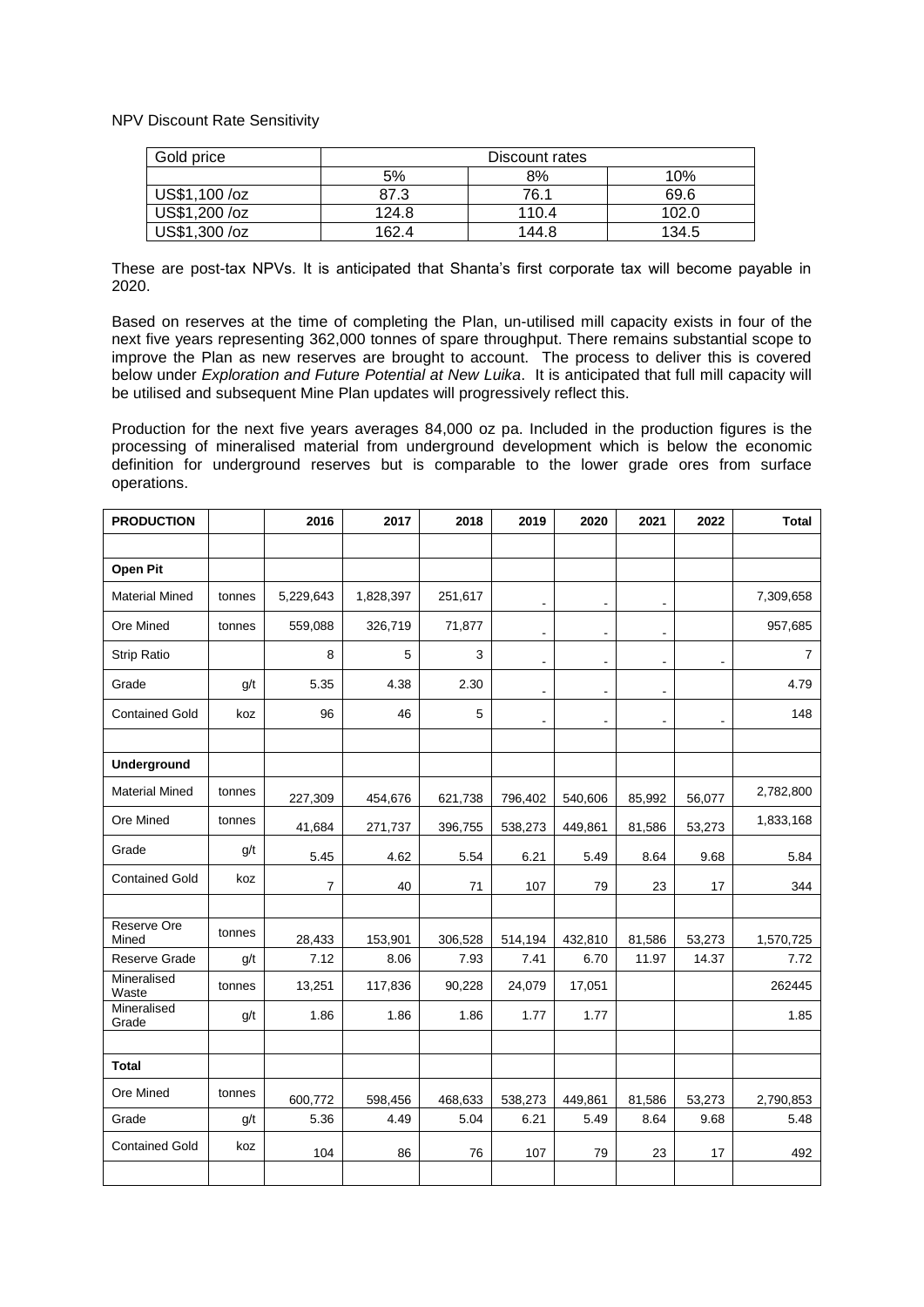| Processing                       |        |         |         |         |         |         |        |        |           |
|----------------------------------|--------|---------|---------|---------|---------|---------|--------|--------|-----------|
| <b>Tonnes Milled</b>             | tonnes | 523,651 | 600,000 | 526,268 | 530,882 | 457,252 | 81,586 | 53,273 | 2,772,911 |
| <b>Head Grade</b>                | g/t    | 5.52    | 4.65    | 4.96    | 6.23    | 5.48    | 8.64   | 9.68   | 5.53      |
| Mine Gold<br>Produced            | koz    | 84      | 81      | 76      | 96      | 72      | 20     | 15     | 443       |
|                                  |        |         |         |         |         |         |        |        |           |
| <b>Tailings Gold</b><br>Produced | koz    | -       | 5       | 3       | 3       | 3       | 3      | 3      | 19        |
| <b>Total Gold</b><br>Produced    | koz    | 84      | 86      | 78      | 98      | 75      | 23     | 18     | 462       |

There are a number of key infrastructure projects that will be completed as part of the Plan. These relate to water security, power supply and tailings storage.

NLGM is in the final approval stages to construct a dam on the Luika River that will enable operations to withstand a year without rain. The quantity of water stored is an insignificant proportion of the water that flows down the Luika River. At the end of the life of the NLGM, this dam will form part of Tanzania's infrastructure.

The Plan includes a new power plant to replace and expand the existing power plant. NLGM will continue to use heavy fuel oil but the new plant has low speed engines which provide a longer life and are more efficient. The cost benefits of the revised power costs have been incorporated into the Plan. Options to use renewable energy sources, namely solar and hydro, are potentially part of the solution, as is the connection to grid power for non-essential services, where this will further improve cost. NLGM already has a 63 kW pilot solar plant operating on site.

A new tailings storage facility is to be commissioned in 2016 which will provide for an initial eight year mine life at current mill capacity. This includes capacity for the retreatment of the contents of the existing tailings facility which contain gold and silver not recovered prior to the elution plant commissioned in 2014.

# **Capital and Finance**

| <b>COSTS</b>                   |               | 2016 | 2017 | 2018 | 2019 | 2020           | 2021           | 2022                         | Total |
|--------------------------------|---------------|------|------|------|------|----------------|----------------|------------------------------|-------|
| <b>Open Pit Mining</b>         | $\sqrt{2}/oz$ | 358  | 338  | 242  |      | ۰              | $\blacksquare$ |                              | 341   |
| Underground<br>Mining          | $\sqrt{2}/oz$ | 291  | 342  | 286  | 258  | 284            | 183            | 162                          | 271   |
|                                |               |      |      |      |      |                |                |                              |       |
| Processing                     | $\sqrt{2}$    | 159  | 195  | 176  | 141  | 166            | 146            | 160                          | 165   |
| G&A                            | $\sqrt{2}/oz$ | 117  | 114  | 125  | 100  | 130            | 63             | 82                           | 112   |
| <b>By-product Credit</b>       | $\sqrt{2}/oz$ | (24) | (23) | (26) | (26) | (27)           | (33)           | (35)                         | (26)  |
| Royalty & Selling              | $\sqrt{2}/oz$ | 61   | 61   | 61   | 61   | 61             | 62             | 62                           | 61    |
| Other (SIB,<br>Interest, Corp) | $\sqrt{2}/oz$ | 141  | 118  | 107  | 80   | 91             | 44             | 57                           | 102   |
|                                |               |      |      |      |      |                |                |                              |       |
| <b>Cash Cost</b>               |               |      |      |      |      |                |                |                              |       |
| Open Pit Mining                | $\sqrt{2}/oz$ | 610  | 603  | 672  | ۰    | $\blacksquare$ | $\blacksquare$ | $\blacksquare$               | 613   |
| Underground<br>Mining          | $\sqrt{2}$    | 547  | 611  | 524  | 446  | 547            | 324            | 325                          | 499   |
| Total                          | $\sqrt{2}/oz$ | 605  | 607  | 543  | 465  | 543            | 338            | 343                          | 532   |
|                                |               |      |      |      |      |                |                |                              |       |
| <b>AISC</b>                    |               |      |      |      |      |                |                |                              |       |
| Open Pit Mining                | $\sqrt{2}/oz$ | 817  | 822  | 885  |      | ٠              | $\blacksquare$ | $\qquad \qquad \blacksquare$ | 835   |

A summary of operating costs is provided below.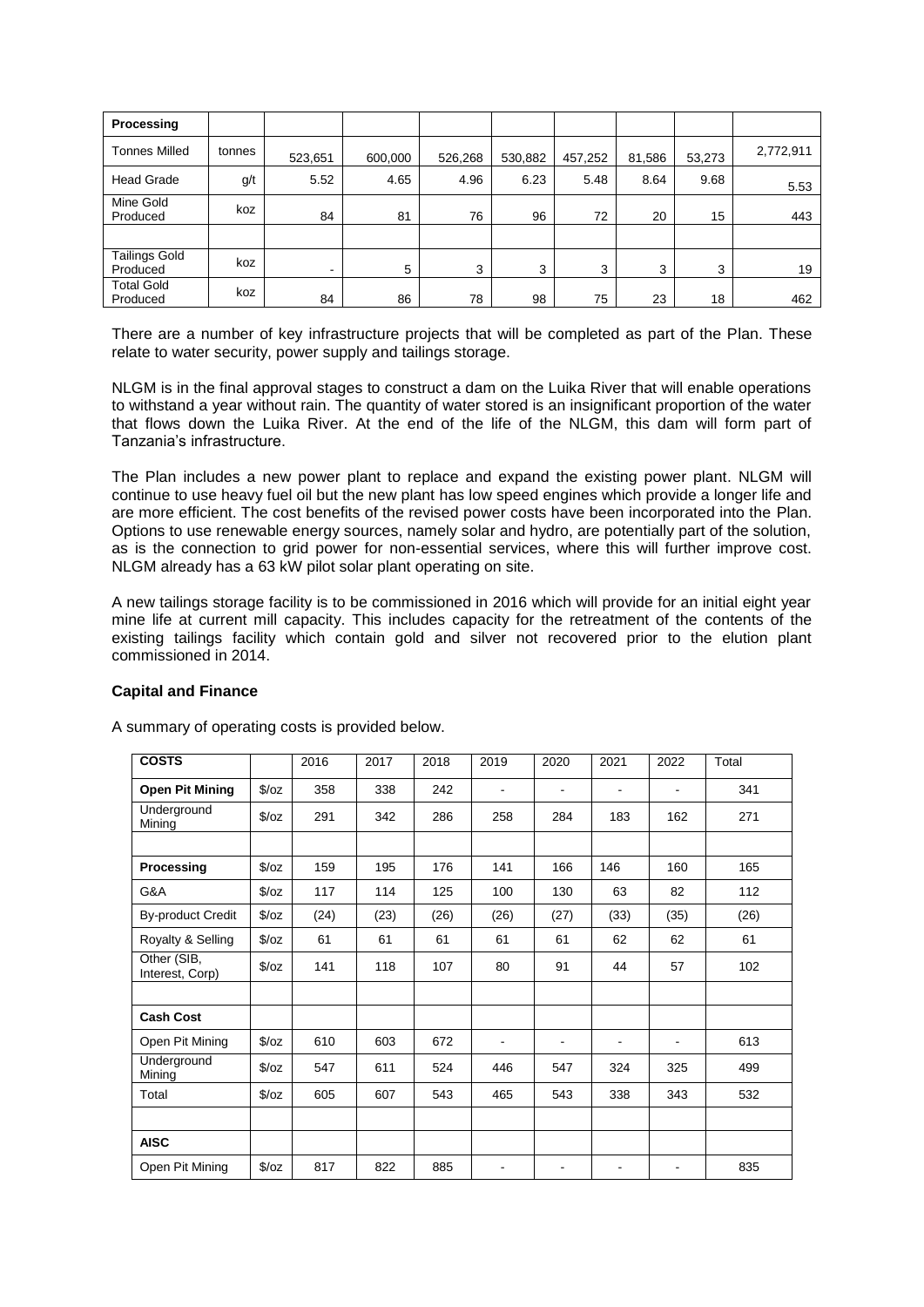| Underaround<br>Minina | $\sqrt{2}$    | 691 | 758 | 666       | 599 | 703 | 436 | 455 | 640 |
|-----------------------|---------------|-----|-----|-----------|-----|-----|-----|-----|-----|
| Total                 | $\sqrt{2}/oz$ | 807 | 786 | 74 0<br>- | 606 | 696 | 444 | 462 | 695 |

A summary of capital expenditure is summarised below.

|                                                     | Q4 2015                      | 2016                     | 2017                         | 2018           | 2019           | 2020           | 2021                     | 2022                         | <b>TOTAL</b> |
|-----------------------------------------------------|------------------------------|--------------------------|------------------------------|----------------|----------------|----------------|--------------------------|------------------------------|--------------|
|                                                     | \$000                        | \$000                    | \$000                        | \$000          | \$000          | \$000          | \$000                    | \$000                        | \$000        |
| <b>UG Capital</b><br><b>Development</b>             | 6,019                        | 21,532                   | 7,558                        | 8,674          | 9,503          | 0              | $\overline{\phantom{0}}$ |                              | 53,286       |
| Open pit Mines<br><b>Development</b>                | 4,051                        | 785                      | 200                          | ٠              | $\blacksquare$ | $\blacksquare$ | $\overline{\phantom{a}}$ |                              | 5,036        |
| <b>Power Plant Uprate</b>                           | 3,790                        | 11,216                   | ۰                            | ٠              |                | ۰              | $\overline{\phantom{a}}$ | ۰                            | 15,006       |
| <b>Luika River Dam</b>                              | 950                          | 633                      | 2,105                        | ٠              | -              | -              | $\overline{\phantom{a}}$ | ۰                            | 3,688        |
| TSF2 Phase 1                                        | 1,804                        | 2,737                    | $\overline{a}$               | ۰              | ۰              | ۰              | $\overline{\phantom{0}}$ | $\qquad \qquad \blacksquare$ | 4,541        |
| TSF2 Phase 2                                        | $\qquad \qquad \blacksquare$ | $\overline{\phantom{0}}$ | $\qquad \qquad \blacksquare$ | 2,000          | ۰              | -              | $\overline{\phantom{0}}$ |                              | 2,000        |
| <b>Plant Uprate Phase 1</b>                         | 367                          | 367                      | $\qquad \qquad \blacksquare$ | $\blacksquare$ | ٠              |                | ٠                        | ۰                            | 735          |
| Plant Uprate 2 -<br><b>Tailings Retreatment</b>     |                              | 4,045                    | $\qquad \qquad \blacksquare$ | ۰              |                |                |                          |                              | 4,045        |
| Singida Pre-<br>feasibility                         | 909                          | 1,183                    | $\overline{a}$               | ٠              |                |                | $\overline{\phantom{a}}$ |                              | 2,092        |
| <b>Exploration -</b><br><b>Nkuluwisi &amp; NLGM</b> | 285                          | 1,000                    | $\overline{a}$               | ٠              |                |                |                          |                              | 1,285        |
| Other                                               | 2,253                        | 2,064                    | 777                          | 672            | 562            |                | ٠                        |                              | 6,327        |
| <b>TOTAL CAPEX</b>                                  | 20,428                       | 45,562                   | 10,639                       | 11,345         | 10,065         | $\bf{0}$       | 0                        | 0                            | 98,040       |

The Company is reviewing options to finance items such as power and mobile underground equipment. The balance of funding for the Plan will be from internal cashflows and utilisation of the undrawn portion of the Investec stand-by facility (US\$10 m).

## **Reserves**

The total reserves position for NLGM as at 1 September 2015 is given below:

| Deposit and classification       | Ore tonnes | Ore grade     | <b>Contained</b>    | Recoverable   |
|----------------------------------|------------|---------------|---------------------|---------------|
|                                  | (kt)       | $(g/t \, Au)$ | <b>Ounces</b> (koz) | <b>Ounces</b> |
|                                  |            |               |                     | (koz)         |
| Total Ore Reserves - Underground | 1.571      | 6.5           | 329                 | 296           |
| Total Ore Reserves - Open Pits   | 1.085      | 5.08          | 177                 | 159           |
| Total Ore Reserve - Open Pits +  | 2,656      | 5.93          | 506                 | 455           |
| Underground                      |            |               |                     |               |

#### **Underground Reserves**

The underground reserve statement is shown below:

| <b>Deposit and classification</b> | <b>Ore</b><br>tonnes (kt) | Ore grade<br>$(g/t \, Au)$ | <b>Contained</b><br>ounces (koz) | Recoverable<br><b>Ounces</b><br>(koz) |
|-----------------------------------|---------------------------|----------------------------|----------------------------------|---------------------------------------|
| <b>Bauhinia Creek</b>             |                           |                            |                                  |                                       |
| Probable Reserve                  | 1.099                     | 7.1                        | 251                              | 226                                   |
| Luika                             |                           |                            |                                  |                                       |
| <b>Probably Reserve</b>           | 471                       | 5.1                        | 78                               | 70                                    |
| <b>Total Ore Reserve</b>          | 1.571                     | 6.5                        | 329                              | 296                                   |

- 1. The Ore Reserve for BC and Luika underground is reported in accordance with the JORC Code 2012.
- 2. The Ore Reserve estimate is based on utilising underground mining methods of long-hole open-stoping, and cut-and-fill. A cut-off grade of 3.0 g/t Au is applied to long-hole open-stoping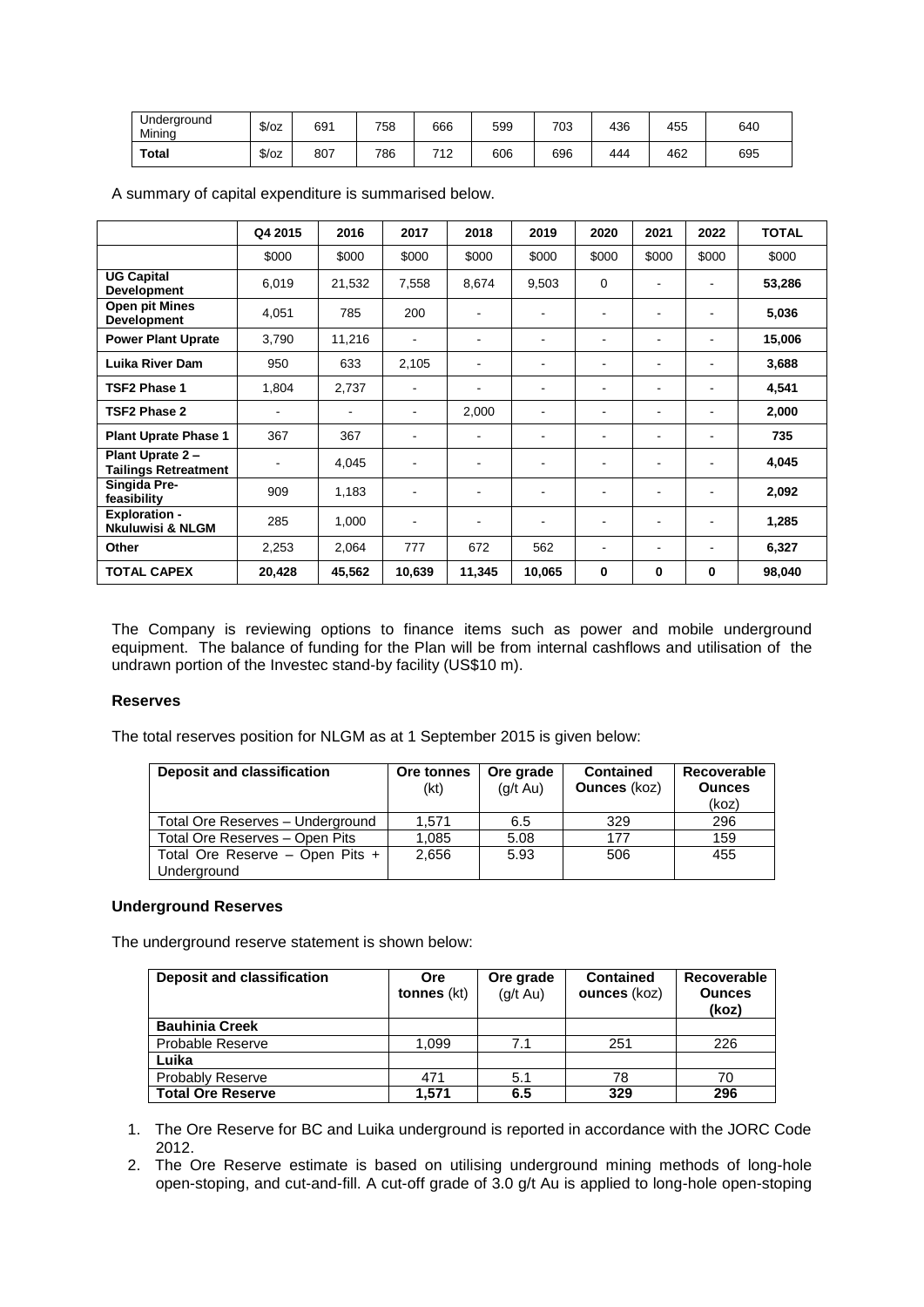areas and a cut-off grade of 3.5 g/t Au is applied in cut-and-fill areas. Economic evaluations are at a gold price of US\$1,200 /oz. Ore processing is through the existing New Luika processing plant at a gold recovery of 90%.

- 3. The Competent Person for the Ore Reserve is Wilson Feltus MAusIMM. The Ore Reserve was estimated as part of a Feasibility Study prepared by AMC consultants (UK) Limited for Shanta Mining Company Limited. Wilson Feltus is a full-time employee of AMC Consultants (UK) Limited.
- 4. JORC Code Table 1 for the underground Ore Reserve is appended to this statement.

Underground reserves have increased by 31,000 oz (10%) from the October 2014 Reserve Statement. Whilst tonnes in BC were broadly similar, the results from drilling and the reallocation of surface reserves to underground have substantially improved the grade from 4.4 g/t to 7.1 g/t. Tonnes in Luika have reduced, albeit at a higher grade reflecting the impact of prior mining and diminished economics at a lower gold price.

|                               | September 2015        |                          |                          | September 2014              |                       |                                    | Increment                |                             |                    |                               |                          |                             |
|-------------------------------|-----------------------|--------------------------|--------------------------|-----------------------------|-----------------------|------------------------------------|--------------------------|-----------------------------|--------------------|-------------------------------|--------------------------|-----------------------------|
| Deposit and<br>classification | Ore<br>tonnes<br>(kt) | Ore<br>grade<br>(g/t Au) | Contained<br>metal (koz) | Recoverable<br>Ounces (koz) | Ore<br>tonnes<br>(kt) | Ore<br>grade<br>$(g/t \text{ Au})$ | Contained<br>metal (koz) | Recoverable<br>Ounces (koz) | Ore<br>tonnes (kt) | Ore<br>grade<br>$(g/t \, Au)$ | Contained<br>metal (koz) | Recoverable<br>Ounces (koz) |
| <b>Bauhinia Creek</b>         |                       |                          |                          |                             |                       |                                    |                          |                             |                    |                               |                          |                             |
| Probable<br>Reserve           | 1,099                 | 7.1                      | 251                      | 226                         | 1,175                 | 4.4                                | 166                      | 149                         | $-76$              | 2.7                           | 85                       | 77                          |
| Luika                         |                       |                          |                          |                             |                       |                                    |                          |                             |                    |                               |                          |                             |
| Probable<br>Reserve           | 471                   | 5.1                      | 78                       | 70                          | 1,088                 | 3.7                                | 130                      | 117                         | $-617$             | 1.4                           | $-52$                    | $-47$                       |
| Luika South                   |                       |                          |                          |                             |                       |                                    |                          |                             |                    |                               |                          |                             |
| Probable<br>Reserve           |                       |                          |                          |                             | 21                    | 3.4                                | $\overline{2}$           | $\overline{2}$              | $-21$              | $-3.4$                        | $-2$                     | $-2$                        |
| <b>Total Ore</b><br>Reserve   | 1,570                 | 6.5                      | 329                      | 296                         | 2,284                 | 4.1                                | 298                      | 268                         | $-714$             | 1.4                           | 31                       | 28                          |

2015 Reserves calculated at US\$1,200 /oz. 2014 Reserves calculated at US\$1,300 /oz.

## **Open Pit Ore Reserves**

There has been no change to the open pit reserves since the last Reserve Statement of April 2015, save for depletion to the end of August 2015 which is reflected in the table below.

| Deposit and classification | Ore tonnes<br>(kt) | Ore grade (g/t<br>Au) | <b>Contained Ounces</b><br>(koz) | Recoverable<br><b>Ounces (koz)</b> |
|----------------------------|--------------------|-----------------------|----------------------------------|------------------------------------|
| <b>Bauhinia Creek OP</b>   |                    |                       |                                  |                                    |
| <b>Probable Reserve</b>    | 282                | 10.75                 | 97                               | 88                                 |
| Luika OP                   |                    |                       |                                  |                                    |
| <b>Probable Reserve</b>    | 271                | 3.52                  | 31                               | 28                                 |
| <b>Ilunga OP</b>           |                    |                       |                                  |                                    |
| <b>Probable Reserve</b>    | 120                | 4.42                  | 17                               | 15                                 |
| <b>Black Tree Hill OP</b>  |                    |                       |                                  |                                    |
| <b>Probable Reserve</b>    | 145                | 1.95                  | 9                                | 8                                  |
| <b>Elizabeth Hill OP</b>   |                    |                       |                                  |                                    |
| <b>Probable Reserve</b>    | 70                 | 2.30                  | 5                                | 5                                  |
| Jamhuri OP                 |                    |                       |                                  |                                    |
| <b>Probable Reserve</b>    | 121                | 2.45                  | 10                               | 9                                  |
| Shamba OP                  |                    |                       |                                  |                                    |
| <b>Probable Reserve</b>    | 76                 | 3.37                  | 8                                | 7                                  |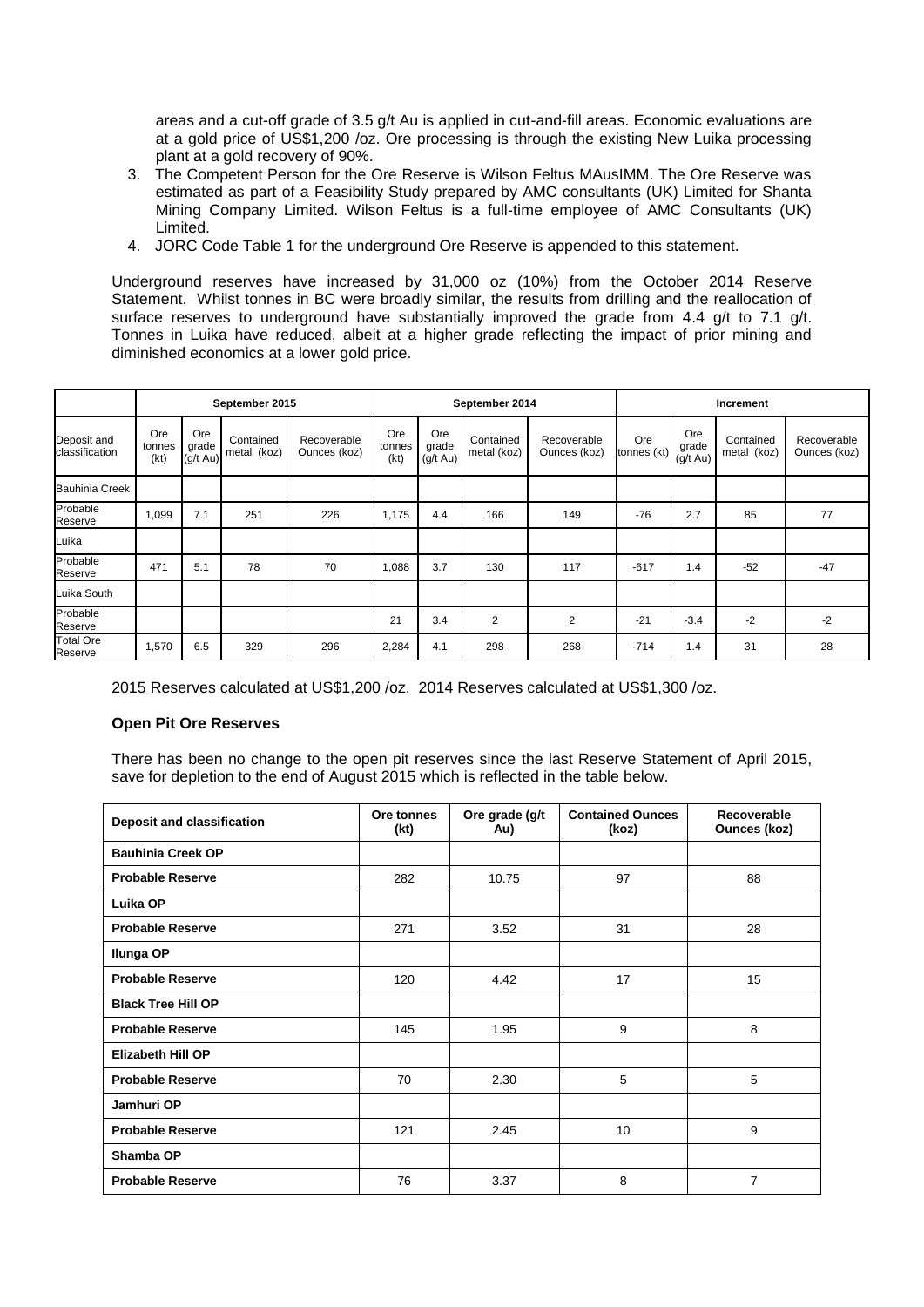| Total Ore Reserve - Open Pits | ,085 | 5.08 | $- -$ | 159 |
|-------------------------------|------|------|-------|-----|

## **Exploration and Future Potential at New Luika**

Total resources in addition to the Plan amount to 6.64 Mt at 2.41 g/t for 514,000 oz (1.0 g/t cut-off for open pit; 3.0 g/t cut-off for underground). Within this, 2.77 Mt at 2.38 g/t for 212,000 oz are indicated resources and are predominantly (77%) surface mineable. Work is underway to review the mining cost of these surface deposits to enhance their economics.

Of the inferred resources, (3.87 Mt at 2.43 g/t for 302,000 oz) the majority are underground (87%) and can benefit from increased drilling density. Of particular interest in the underground inferred resources are the potential extensions at BC and Luika deposits which are open at depth and will have the benefit of the planned mine infrastructure. Inferred resources for BC and Luika underground are 0.68 Mt at 4.76 g/t for 105,000 oz. The deeper drilling of these deposits is planned from the underground. The current underground mine plan goes down to 330 metres and 315 metres at BC and Luika respectively. The infrastructure could be anticipated to support mining down to 500 metres.

With the anticipated upgrading of resources that sit outside the Plan, there is an opportunity to bring forward production from satellite open pits. This will utilise spare mill throughput capacity and also potentially stretch the life of the high grade underground reserves thus enabling further low grade resources to be profitably mined. This has benefits of improving overall project value and delaying capital expenditure.

Shanta has committed to a program of exploration focused on the optimisation and upgrade of known mineralised prospects within the NLGM mining licence, as well as exploration on tenements in the vicinity of NLGM currently held by the Company.

Drilling budgets have been approved for the balance of 2015 and 2016 with resource upgrade and extension drilling underway. The intention is to continue to add resources and update the Plan in line with the exploration and development of a number of pits and prospects.

#### *Elizabeth Hill*

Encouraging results have been achieved with the Company's first upgrade drilling program at the Elizabeth Hill Mineralised Prospect, as announced on 17 September 2015, containing a total resource of 2.3 Mt at 1.7 g/t for 128,000 oz. This Prospect provides the basis for Shanta's next mine plan update. (The Plan provides for mining only 0.07 Mt at 2.3 g/t for 5,000 oz of this resource).

#### *Bauhinia Creek and Luika Pits*

The high grade nature of the BC and Luika pits offers good potential to convert inferred resources. Additionally, potential extensions at BC and Luika deposits are of particular interest, being open at depth and benefitting from existing and planned mine infrastructure. The deeper drilling of these deposits is planned in 2018 or earlier if development permits.

#### *Black Tree Hill and Satellite Pits*

In Q4 2015, upgrade drilling will commence at Black Tree Hill, another known mineralised prospect within the NLGM mining tenement area. Black Tree Hill is located less than one kilometre from the NLGM processing plant and currently contains 1.67 Mt at 1.77 g/t for 95,000 oz, of which only 145,000 tonnes at 1.95 g/t for 9,000 oz is in the Plan.

All satellite deposits within the license can benefit from additional drilling and provide the opportunity to upgrade the existing resources. Greater potential may remain to expand the resource base because all satellite deposits are open at depth, and in some cases along strike. Other on-mine mineralised prospects to be optimised in the short-to-medium include the Luika South and Ilunga Prospects.

Beyond the resources within the NLGM mining license, exploration is also being undertaken in the Company's adjacent tenements which hold the potential for medium term resources as a feed to the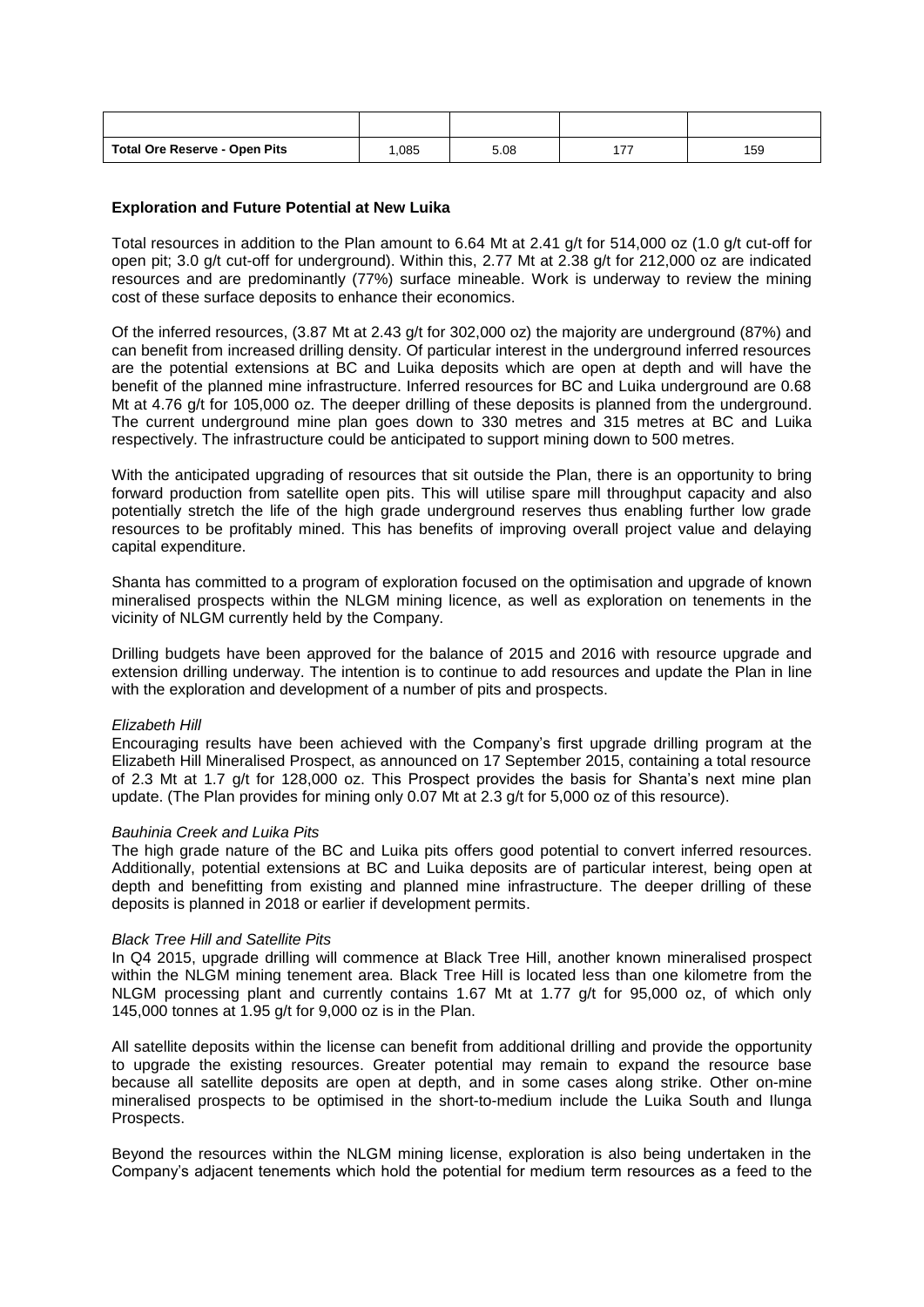NLGM processing plant. Progress on this work will be reported in due course.

**Enquiries:**

| <b>Shanta Gold Limited</b><br>Toby Bradbury (CEO)<br>Patrick Maseva-Shayawabaya (CFO) | +255 (0) 22 2601 829 |
|---------------------------------------------------------------------------------------|----------------------|
| Nominated Adviser and Joint Broker<br>Peel Hunt LLP<br>Matthew Armitt / Ross Allister | +44 (0) 20 7418 8900 |
| <b>Joint Broker</b><br><b>GMP Securities Europe LLP</b><br><b>Richard Greenfield</b>  | +44 (0) 20 7647 2800 |
| <b>Financial Public Relations</b><br>Tavistock<br>Emily Fenton / Nuala Gallagher      | +44 (0)20 7920 3150  |

## **About Shanta Gold**

Shanta Gold is an East Africa-focused gold producer, developer and explorer. It currently has defined ore resources on the New Luika and Singida projects in Tanzania and holds exploration licences over a number of additional properties in the country. Shanta's flagship New Luika Gold Mine commenced production in 2012 and, produced 84,000 ounces in 2014. The Company is admitted to trading on London's AIM and has approximately 468 million shares in issue. For further information please visit: [www.shantagold.com.](http://www.shantagold.com/)

The Ore Reserve for BC and Luika underground has been prepared in accordance with the JORC Code 2012. The Ore Reserve estimate is based on utilising underground mining methods of long-hole open-stoping, and cut-and-fill. A cut-off grade of 3.0 g/t Au is applied to long-hole open-stoping areas and a cut-off grade of 3.5 g/t Au is applied in cut-and-fill areas. Economic evaluations are at a gold price of US\$1,200/ oz. Ore processing is through the existing NLGM processing plant at a gold recovery of 90%. The Competent Person for the Ore Reserve is Wilson Feltus MAusIMM. The Ore Reserve was estimated as part of a FS prepared by AMC for Shanta. Wilson Feltus is a full-time employee of AMC Limited and consents to the inclusion of the underground Ore Reserve in the form and context in which it appears.

The Ore Reserve for BC, Luika, Jamhuri and satellite open pits has been prepared in accordance with the JORC Code 2012. The as mined surfaces used for the calculation of remaining Ore Reserves for Bauhinia Creek, Luika and Jamhuri were dated end June, 2015

The Ore Reserve estimate is based on utilising conventional open pit method. A cut-off grade of 1.10 g/t Au is applied to compute the economic reserves. Economic evaluations are at a gold price of US\$1,200 /oz. (Previous Reserve Statement was based on US\$1,300 /oz.) Ore processing is through the existing New Luika processing plant at a gold recovery of 90%.

The JORC Code (2012) compliant study supporting the Ore Reserve statement was completed by Philip van Vuuren (open pit), Shanta Gold's Consultant Mining Engineer. The JORC Code (2012) compliant June 2015 Mineral Resources estimate, summarized above, formed the basis of this Ore Reserve estimate. Open pit ore Reserves were estimated with Micromine 2014, utilizing the Lerchs-Grossman optimization algorithm, using the current mining operation's cost structure and pit slopes defined in the geotechnical report by Middindi.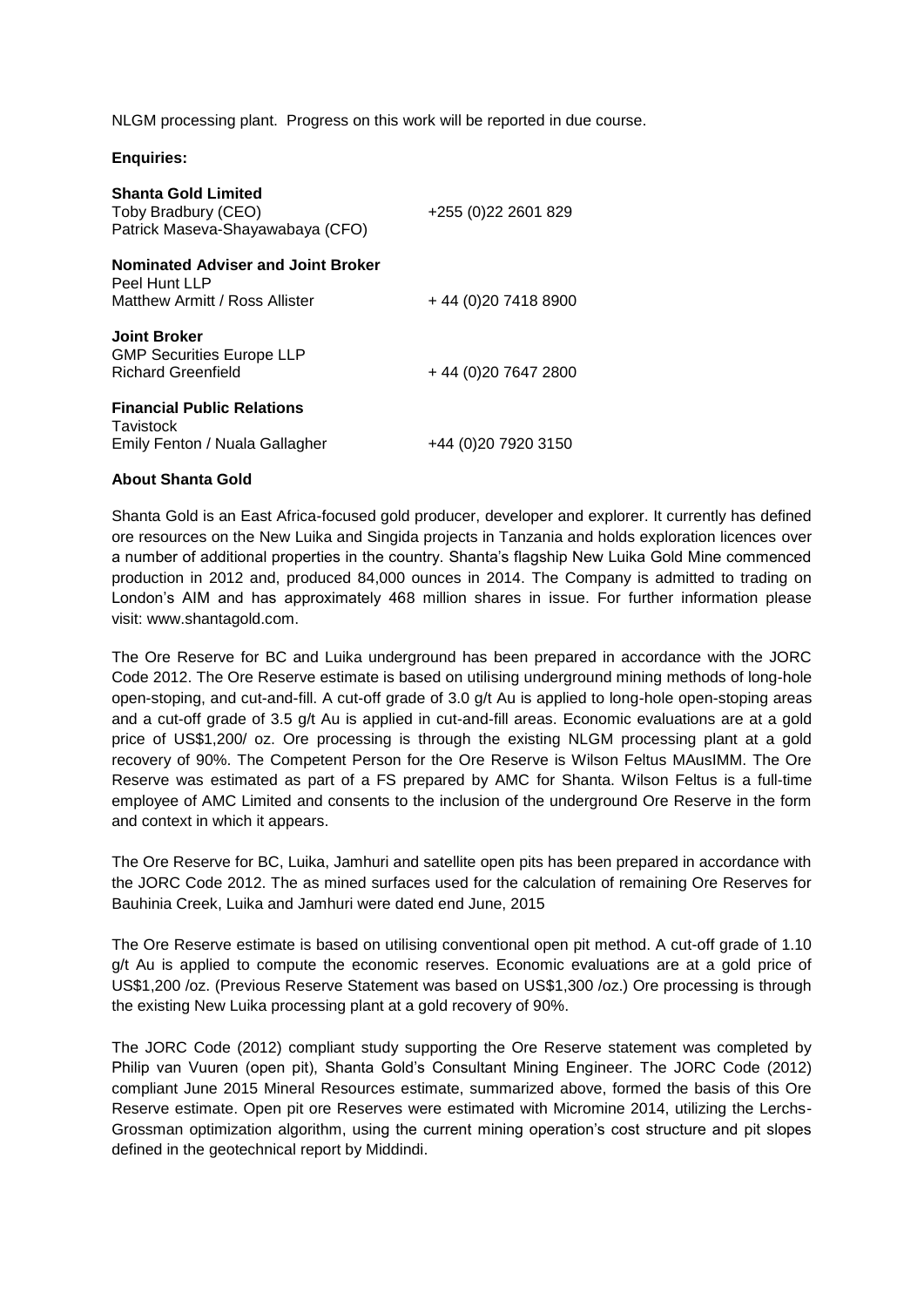# **JORC Code Table 1. Section 4 Estimation and Reporting of Ore Reserves**

| Criteria                                                             | <b>JORC Code explanation</b>                                                                                                                                                                                                                                                                                                                                                                                                                                                                                                                                                                                                                                                                                                                                                                                                                                                                                                                                                                                                                                                    | <b>Commentary</b>                                                                                                                                                                                                                                                                                                                                                                                                                                                                                                                                                                                                                                                                                                                                                                                                                                                                                                                                                                                                                                                                                                                                                                                                                                                                                                                                                                                                |
|----------------------------------------------------------------------|---------------------------------------------------------------------------------------------------------------------------------------------------------------------------------------------------------------------------------------------------------------------------------------------------------------------------------------------------------------------------------------------------------------------------------------------------------------------------------------------------------------------------------------------------------------------------------------------------------------------------------------------------------------------------------------------------------------------------------------------------------------------------------------------------------------------------------------------------------------------------------------------------------------------------------------------------------------------------------------------------------------------------------------------------------------------------------|------------------------------------------------------------------------------------------------------------------------------------------------------------------------------------------------------------------------------------------------------------------------------------------------------------------------------------------------------------------------------------------------------------------------------------------------------------------------------------------------------------------------------------------------------------------------------------------------------------------------------------------------------------------------------------------------------------------------------------------------------------------------------------------------------------------------------------------------------------------------------------------------------------------------------------------------------------------------------------------------------------------------------------------------------------------------------------------------------------------------------------------------------------------------------------------------------------------------------------------------------------------------------------------------------------------------------------------------------------------------------------------------------------------|
| Mineral<br>Resource<br>estimate for<br>conversion to<br>Ore Reserves | Mineral<br>Description of the<br>Resource<br>estimate used as a basis for the conversion<br>to an Ore Reserve.<br>Clear statement as to whether the Mineral<br>Resources are reported additional to, or<br>inclusive of, the Ore Reserves.                                                                                                                                                                                                                                                                                                                                                                                                                                                                                                                                                                                                                                                                                                                                                                                                                                      | The mineral resource estimate was carried out<br>by D E Briggs, Member SAMREC and made<br>available in the form of a resource block model<br>to AMC in May 2015. AMC carried out a detailed<br>review of the estimation of the<br>Mineral<br>Resource.<br>The Mineral Resource is inclusive of the Ore<br>Reserve.                                                                                                                                                                                                                                                                                                                                                                                                                                                                                                                                                                                                                                                                                                                                                                                                                                                                                                                                                                                                                                                                                               |
| Site visits                                                          | Comment on any site visits undertaken by<br>the Competent Person and the outcome of<br>those visits.<br>If no site visits have been undertaken<br>indicate why this is the case.                                                                                                                                                                                                                                                                                                                                                                                                                                                                                                                                                                                                                                                                                                                                                                                                                                                                                                | A visit to the site was undertaken by the<br>Competent Person (CP), Wilson Feltus 15-19<br>March 2015. The site visit was undertaken for a<br>different purpose and prior to being requested to<br>assist in the estimation of the Ore Reserve.                                                                                                                                                                                                                                                                                                                                                                                                                                                                                                                                                                                                                                                                                                                                                                                                                                                                                                                                                                                                                                                                                                                                                                  |
| Study status                                                         | The type and level of study undertaken to<br>enable Mineral Resources to be converted<br>to Ore Reserves.<br>The Code requires that a study to at least<br>Pre-Feasibility Study level has<br>been<br>undertaken to convert Mineral Resources to<br>Ore Reserves. Such studies will have been<br>carried out and will have determined a mine<br>plan that is technically achievable and<br>economically viable, and that material<br>Modifying Factors have been considered.                                                                                                                                                                                                                                                                                                                                                                                                                                                                                                                                                                                                    | A feasibility study on the underground mine has<br>been carried out by AMC consultants (UK)<br>Limited. AMC considers the plan outlined in the<br>feasibility study is not optimal and could be<br>improved with better information, and additional<br>work. The plan described in the feasibility study<br>is considered technically and economically<br>achievable.                                                                                                                                                                                                                                                                                                                                                                                                                                                                                                                                                                                                                                                                                                                                                                                                                                                                                                                                                                                                                                            |
| Cut-off<br>parameters                                                | The basis of the cut-off grade(s) or quality<br>parameters applied.                                                                                                                                                                                                                                                                                                                                                                                                                                                                                                                                                                                                                                                                                                                                                                                                                                                                                                                                                                                                             | The cut-off grade was estimated at 3.0 g/t for<br>long-hole stoping and at 3.5 g/t for cut-and-fill<br>mining and development. The cut-off grade<br>estimate was based on processing and general<br>and administration costs provided by SMCL, a<br>previous conceptual mining study, and a gold<br>price of \$1,200 /oz.                                                                                                                                                                                                                                                                                                                                                                                                                                                                                                                                                                                                                                                                                                                                                                                                                                                                                                                                                                                                                                                                                        |
| Mining factors<br>or assumptions                                     | The method and assumptions used as<br>reported in the Pre-Feasibility or Feasibility<br>Study to convert the Mineral Resource to<br>an Ore Reserve (i.e. either by application of<br>appropriate factors by optimisation or by<br>preliminary or detailed design).<br>The choice, nature and appropriateness of<br>the selected mining method(s) and other<br>mining parameters including associated<br>design issues such as pre-strip, access,<br>etc.<br>The<br>assumptions<br>made<br>regarding<br>geotechnical parameters (e.g. pit slopes,<br>stope sizes, etc.), grade control and pre-<br>production drilling.<br>The major assumptions made and Mineral<br>Resource model used for pit and stope<br>optimisation (if appropriate).<br>The mining dilution factors used.<br>The mining recovery factors used.<br>Any minimum mining widths used.<br>The manner in which Inferred Mineral<br>Resources are utilised in mining studies<br>and the sensitivity of the outcome to their<br>inclusion.<br>The infrastructure requirements of the<br>selected mining methods. | The selection of mining method was initially<br>based on the orebody geometry and expected<br>ground conditions. The selection of mining<br>method was done in consultation with SMCL<br>who preferred a single mining method to be<br>applied to each orebody. Overhand cut-and-fill<br>mining method was selected for Luika and long-<br>hole open-stoping mining method was selected<br>for Bauhinia Creek.<br>Geotechnical recommendations on appropriate<br>stope sizes and ground support were provided<br>to SMCL by Middindi Consulting (Pty) Ltd. Long-<br>hole open-stopes were limited to 20 m along<br>strike and two 15 m sub levels high.<br>Dilution was incorporated into the ore reserve by<br>applying a waste skin to the conceptual mining<br>shapes. A skin of 0.3 m was used to cut-and-fill,<br>and long-hole open-stope footwalls. A skin of 0.8<br>used<br>for<br>long-hole<br>open-stope<br>was<br>m<br>hangingwall.<br>A mining recovery factor of 0.95 was applied to<br>both cut-and-fill and long-hole open-stope<br>production, with the exception of the final retreat<br>under cut-and-fill sill pillars where a mining<br>recovery factor of 0.80 was applied. Minimum<br>mining widths of 6 m for cut-and-fill and 3 m for<br>long-hole open-stopes were used. A minimum<br>pillar dimension between parallel stopes of 4 m<br>for cut-and-fill and 7.5 m for long-hole open- |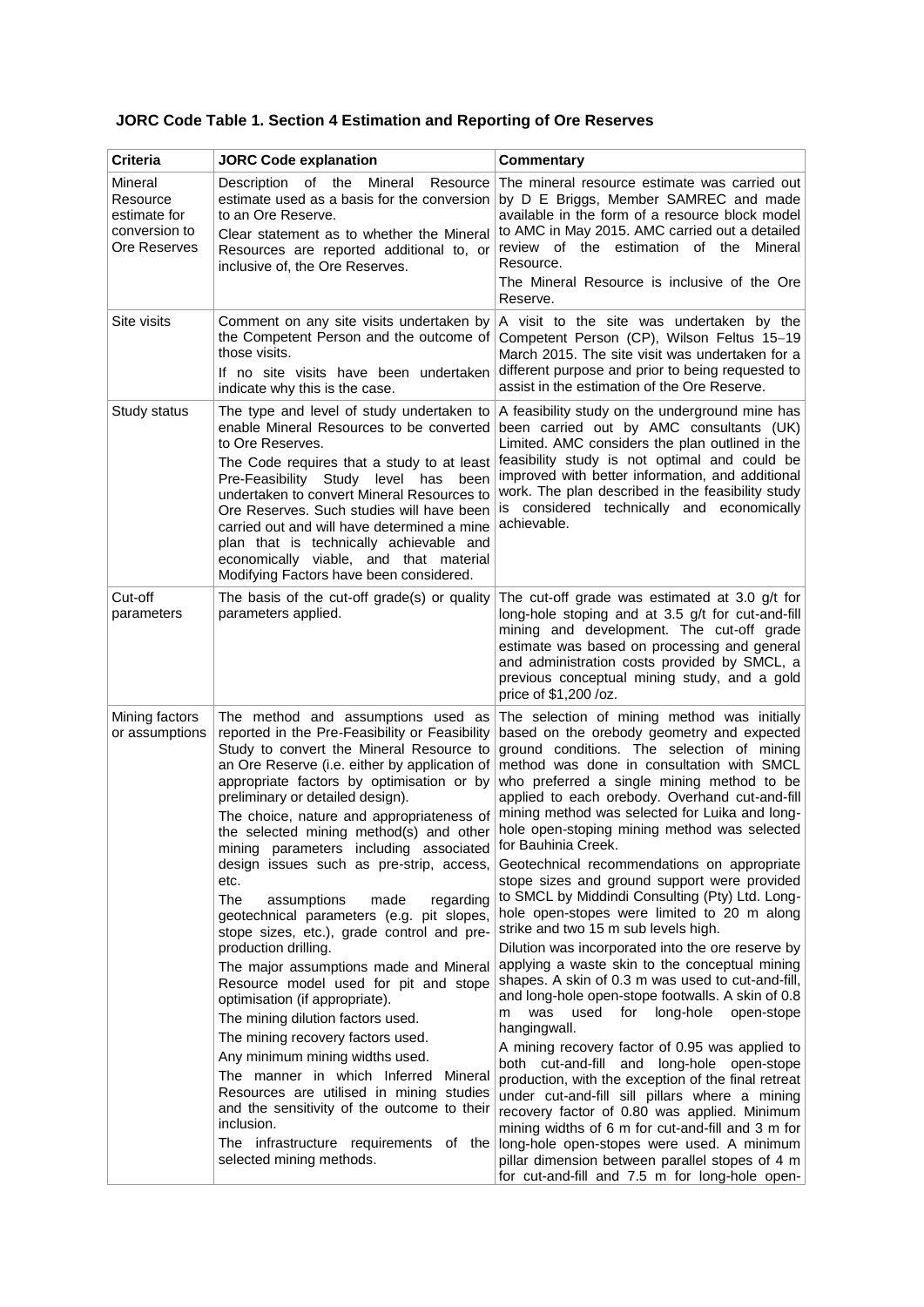|                                            |                                                                                                                                                                                                                                                                                                                                                                                                                                                                                                                                                                                                                                                                                                                                                                                                                                                          | stopes was also applied<br>AMC reviewed and used these geotechnical<br>recommendations.                                                                                                                                                                                                                                                                                                                                                                                                                                                                                                                                                                                                                                                                                                                                                                                                                                                                                                                                                                                                                                      |
|--------------------------------------------|----------------------------------------------------------------------------------------------------------------------------------------------------------------------------------------------------------------------------------------------------------------------------------------------------------------------------------------------------------------------------------------------------------------------------------------------------------------------------------------------------------------------------------------------------------------------------------------------------------------------------------------------------------------------------------------------------------------------------------------------------------------------------------------------------------------------------------------------------------|------------------------------------------------------------------------------------------------------------------------------------------------------------------------------------------------------------------------------------------------------------------------------------------------------------------------------------------------------------------------------------------------------------------------------------------------------------------------------------------------------------------------------------------------------------------------------------------------------------------------------------------------------------------------------------------------------------------------------------------------------------------------------------------------------------------------------------------------------------------------------------------------------------------------------------------------------------------------------------------------------------------------------------------------------------------------------------------------------------------------------|
| Metallurgical<br>factors or<br>assumptions | The metallurgical process proposed and the<br>appropriateness of that process to the style<br>of mineralisation.<br>Whether the metallurgical process is well-<br>tested technology or novel in nature.<br>The nature, amount and representativeness<br>of metallurgical test work undertaken, the<br>nature of the metallurgical<br>domaining<br>applied and the corresponding metallurgical<br>recovery factors applied.<br>Any assumptions or allowances made for<br>deleterious elements.<br>The existence of any bulk sample or pilot<br>scale test work and the degree to which<br>such<br>considered<br>samples<br>are<br>representative of the orebody as a whole.<br>For minerals that are defined by a<br>the<br>specification,<br>has<br>ore<br>reserve<br>estimation been based on the appropriate<br>mineralogy to meet the specifications? | The metallurgical treatment of the ore is through<br>the existing New Luika processing facility. This<br>plant is a conventional milling and cyanidation<br>leaching facility. The plant currently treats similar<br>mineralization recovered by open-pit mining on<br>up dip extensions of the Bauhinia Creek and<br>Luika deposits.<br>Processing costs and processing recoveries<br>were provided to AMC by SMCL and are based<br>on performance of the existing processing<br>facility.<br>The mineralization includes silver and this is<br>recovered by the processing facility. The Mineral<br>Resource does not estimate silver and it is not<br>included in the<br>economic<br>analysis.<br>The<br>contribution of silver is estimated at 2.5% of the<br>total metal value.<br>There is no metallurgical study specific to the<br>underground project. The assumption is the<br>metallurgical characteristics of the mineralization<br>are the same as the ore currently being treated.                                                                                                                             |
| Environmental                              | The<br>οf<br>studies<br>of<br>status<br>potential<br>environmental impacts of the mining and<br>processing operation. Details of waste rock<br>characterisation and the consideration of<br>potential sites, status of design options<br>considered and, where applicable, the<br>status of approvals for process residue<br>storage and waste dumps should be<br>reported.                                                                                                                                                                                                                                                                                                                                                                                                                                                                              | No specific work in relation to environmental<br>considerations was carried out for this Ore<br>Reserve. The underground project is part of an<br>existing mine-site and located beneath currently<br>operating open-pit mines. The environmental<br>consideration in relation to the underground<br>mine will be relatively small and incremental to<br>the existing site considerations.                                                                                                                                                                                                                                                                                                                                                                                                                                                                                                                                                                                                                                                                                                                                   |
| Infrastructure                             | The existence of appropriate infrastructure:<br>availability of land for plant development,<br>power, water, transportation (particularly for<br>bulk commodities), labour, accommodation;<br>or the ease with which the infrastructure<br>can be provided, or accessed.                                                                                                                                                                                                                                                                                                                                                                                                                                                                                                                                                                                 | Infrastructure<br>sufficient<br>for<br>the<br>currently<br>operating mine exists. The underground mine<br>will increase the infrastructure requirements with<br>an increase in power demand, labour, and camp<br>accommodation. These costs are not included in<br>the capital costs for the underground project.                                                                                                                                                                                                                                                                                                                                                                                                                                                                                                                                                                                                                                                                                                                                                                                                            |
| Costs                                      | The derivation of, or assumptions made,<br>study.<br>The<br>estimate<br>methodology<br>used<br>to<br>operating costs.<br>Allowances made for the content of<br>deleterious elements.<br>The source of exchange rates used in the<br>study.<br>Derivation of transportation charges.<br>The basis for forecasting or source of<br>treatment and refining charges, penalties<br>for failure to meet specification, etc.<br>The allowances made for royalties payable,<br>both Government and private.                                                                                                                                                                                                                                                                                                                                                      | Capital and operating costs for the project have<br>regarding projected capital costs in the been estimated in a detailed cost model<br>compiling estimates of equipment operating<br>labour<br>requirement,<br>time,<br>and<br>major<br>consumables derived from the mining schedule,<br>specifications<br>equipment<br>and<br>and<br>recommendations from specialist consultants.<br>Factors based on experience from similar<br>operations were applied for the estimation of<br>maintenance costs, equipment availability, and<br>utilization.<br>Capital costs were compiled from quantities<br>derived from design<br>and project-specific<br>quotations from equipment supplier.<br>SMCL reviewed AMC's work on the cost model<br>and had significant input into many of the<br>assumptions. AMC and the CP consider the<br>estimated operating cost in the feasibility study<br>to be optimistic and recommend a contingency<br>be applied. The possible variance in operating<br>cost is not sufficient to result in a reduction in the<br>Ore Reserve which is estimated using a cut-off<br>grade above breakeven. |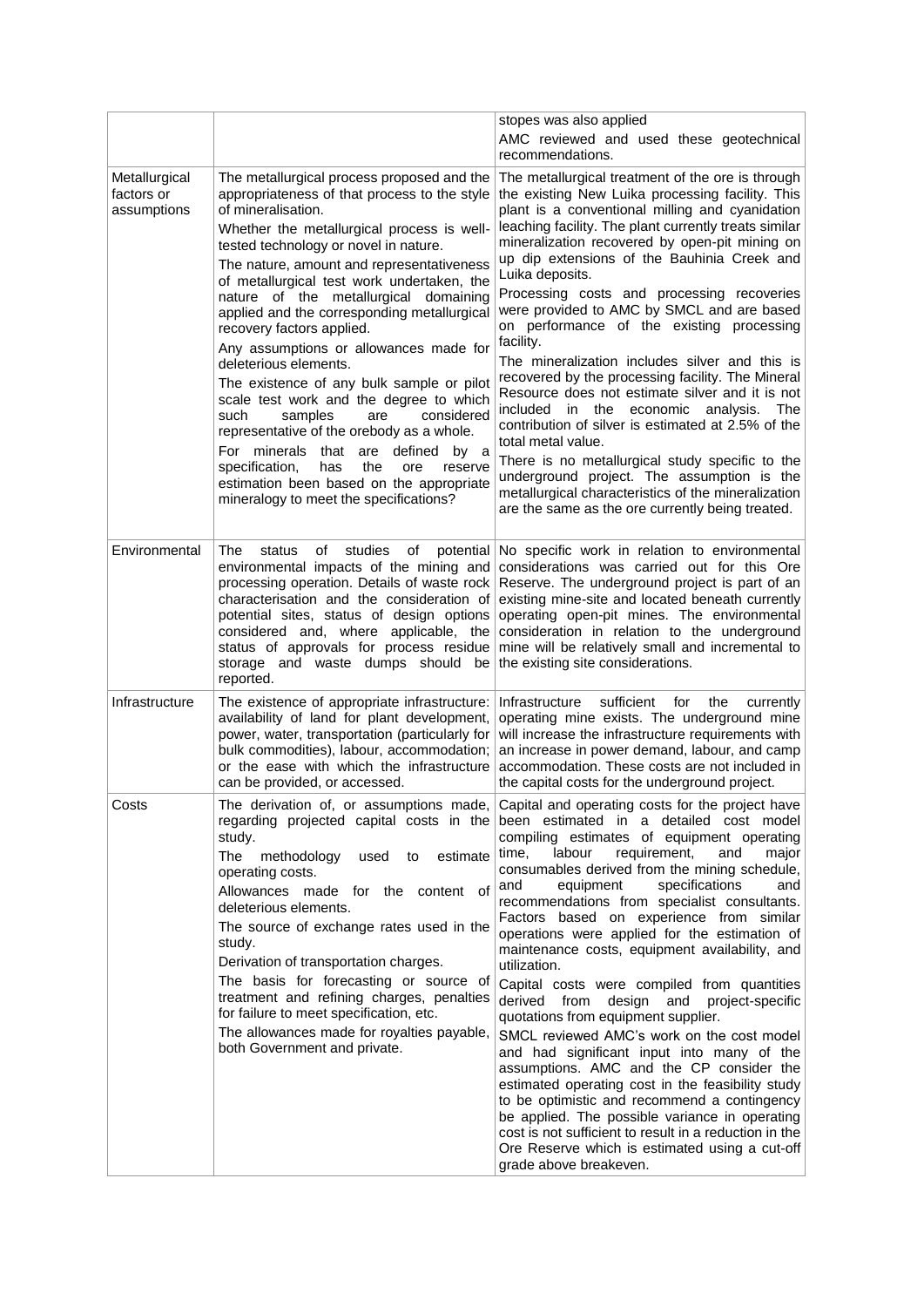| Revenue<br>factors   | The derivation of, or assumptions made<br>regarding revenue factors including head<br>commodity<br>price(s)<br>grade,<br>metal<br>or<br>transportation<br>exchange<br>rates,<br>and<br>treatment charges, penalties, net smelter<br>returns, etc.<br>The derivation of assumptions made of<br>metal or commodity price(s), for the<br>principal metals, minerals and co-products.                                                                                                                                                                                                                                                                                                                                                                                                    | A metal price of \$1,200 /oz was assumed at the<br>commencement of the project in consultation<br>with SMCL. This value was selected as an<br>approximate price following an examination of<br>the previous five years gold price.<br>A selling cost of \$60 /oz was deducted from the<br>metal price to cover transport refining costs and<br>royalties.<br>No value was assigned to silver as silver is not<br>estimated in the Resource. The contribution of<br>silver is approximately 2.5% of the revenue in<br>the current operation.                                                                                                                                                                                       |
|----------------------|--------------------------------------------------------------------------------------------------------------------------------------------------------------------------------------------------------------------------------------------------------------------------------------------------------------------------------------------------------------------------------------------------------------------------------------------------------------------------------------------------------------------------------------------------------------------------------------------------------------------------------------------------------------------------------------------------------------------------------------------------------------------------------------|-----------------------------------------------------------------------------------------------------------------------------------------------------------------------------------------------------------------------------------------------------------------------------------------------------------------------------------------------------------------------------------------------------------------------------------------------------------------------------------------------------------------------------------------------------------------------------------------------------------------------------------------------------------------------------------------------------------------------------------|
| Market<br>assessment | The demand, supply and stock situation for<br>the particular commodity, consumption<br>trends and factors likely to affect supply and<br>demand into the future.<br>A customer and competitor analysis along<br>with the identification of likely market<br>windows for the product.<br>Price and volume forecasts and the basis<br>for these forecasts.<br>industrial<br>For<br>minerals<br>the<br>customer<br>specification,<br>testing<br>and<br>acceptance<br>requirements prior to a supply contract.                                                                                                                                                                                                                                                                           | Gold is sold on an open traded market. No<br>market assessment specific to gold or this<br>project is considered necessary.<br>SMCL is required by borrowing facilities to<br>hedge 30% of gold production to protect cash<br>flows. The balance of gold production and all<br>silver production is sold at spot prices.                                                                                                                                                                                                                                                                                                                                                                                                          |
| Economic             | The inputs to the economic analysis to<br>produce the net present value (NPV) in the<br>study, the source and confidence of these<br>economic<br>including<br>estimated<br>inputs<br>inflation, discount rate, etc.<br>NPV ranges and sensitivity to variations in<br>the significant assumptions and inputs.                                                                                                                                                                                                                                                                                                                                                                                                                                                                        | A discount rate of 10% has been used in<br>economic evaluation.<br>Sensitivities were carried out on gold price,<br>mined grade, operating cost, and capital cost.<br>The underground project remains economic at<br>the expected range of operating and capital<br>costs, and mined grade. The project is sensitive<br>to a lower gold price, and becomes uneconomic<br>at gold price less than approximately \$800 /oz                                                                                                                                                                                                                                                                                                          |
| Social               | status<br>οf<br>with<br>The<br>agreements<br>key<br>stakeholders and matters leading to social<br>licence to operate.                                                                                                                                                                                                                                                                                                                                                                                                                                                                                                                                                                                                                                                                | relation<br>No.<br>specific<br>work<br>social<br>in<br>to<br>considerations was carried out for this Ore<br>Reserve. The project is part of an existing<br>operation, and the existing agreements and<br>situation is assumed to apply.                                                                                                                                                                                                                                                                                                                                                                                                                                                                                           |
| Other                | following on the project and/or on the<br>estimation and classification of the Ore<br>Reserves:<br>Any identified material naturally occurring<br>risks.<br>The status of material legal agreements<br>and marketing arrangements.<br>The status of governmental agreements<br>and approvals critical to the viability of the<br>project, such as mineral tenement status,<br>and government and statutory approvals.<br>There must be reasonable grounds to<br>expect that all necessary Government<br>approvals will be received within the<br>timeframes anticipated in the Pre-Feasibility<br>or Feasibility study. Highlight and discuss<br>the materiality of any unresolved matter that<br>is dependent on a third party on which<br>extraction of the reserve is contingent. | To the extent relevant, the impact of the The mine underground project is located<br>beneath open-pits in a region where relatively<br>high and intense rainfall events can occur. This<br>risk is controlled by surface water management,<br>and the design and<br>operation of the<br>underground mine. This risk is not considered to<br>affect the Ore Reserve.<br>SMCL exclusively own the mining leases ML<br>408/2010, ML519/2014, and ML518/2014, which<br>contain the underground Ore Reserve and<br>site<br>facilities.<br>associated<br>All<br>government<br>approvals are expected to be received.<br>The Ore Reserve is subject to approval by<br>SMCL and its financiers to finance the<br>development of the mine. |
| Classification       | The basis for the classification of the Ore<br>Reserves<br>into<br>varying<br>confidence<br>categories.                                                                                                                                                                                                                                                                                                                                                                                                                                                                                                                                                                                                                                                                              | The total Ore Reserve is classified as Probable<br>Reserve as it is based only on Indicated<br>Resource. The Mineral Resource does not<br>contain Measured Resources. The classification                                                                                                                                                                                                                                                                                                                                                                                                                                                                                                                                          |